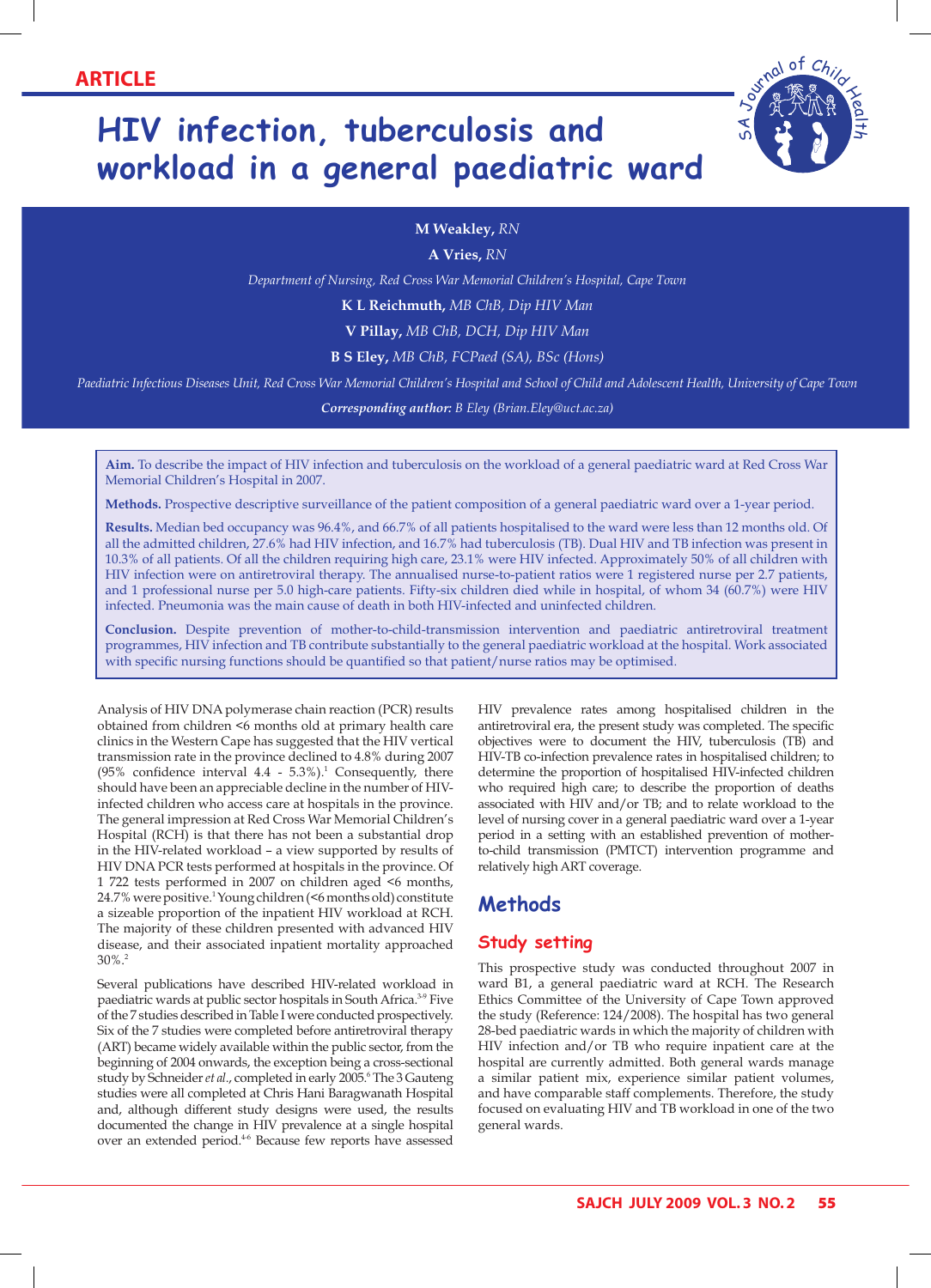| TABLE I. PUBLISHED HIV PREVALENCE RATES AMONG CHILDREN<br>HOSPITALISED IN SOUTH AFRICAN INSTITUTIONS |                                                                                           |                                                     |                                                                                                                                    |  |  |
|------------------------------------------------------------------------------------------------------|-------------------------------------------------------------------------------------------|-----------------------------------------------------|------------------------------------------------------------------------------------------------------------------------------------|--|--|
| Reference<br>Rou $x^3$                                                                               | Study and year of completion<br>Paediatric inpatients sampled at one<br>time point (1999) | <b>Institution type</b><br>18 facilities, Cape Town | <b>HIV</b> prevalence<br>8.3% (106/1 264)                                                                                          |  |  |
| Zwi <sup>4</sup>                                                                                     | Hospitalised children during a 5-year<br>period (1992 - 1996)                             | Tertiary hospital, Gauteng                          | 1992: 7.5% (120/1 592)<br>1993: 14.5% (228/1 574)<br>1994: 23.3% (304/1 307)<br>1995: 30.9% (449/1 455)<br>1996: 42.3% (870/2 057) |  |  |
| Meyers <sup>5</sup>                                                                                  | Hospitalised children during a 6-month<br>period (2000)                                   | Tertiary hospital, Gauteng                          | 29.2% (144/493)                                                                                                                    |  |  |
| Schneider <sup>6</sup>                                                                               | Hospitalised children during a 28-day<br>period (2005)                                    | Tertiary hospital, Gauteng                          | $31.5\%$ (of 554)                                                                                                                  |  |  |
| $Ye$ ung                                                                                             | Hospitalised children over a 4-month<br>period (1996 - 1997)                              | District hospital, KwaZulu-Natal                    | 26% (72/281)                                                                                                                       |  |  |
| Pillay <sup>8</sup>                                                                                  | Hospitalised children over a 4-week<br>period (1998)                                      | Tertiary hospital, KwaZulu-Natal                    | 62.5% (100/160)                                                                                                                    |  |  |
| van Deventer <sup>9</sup>                                                                            | Hospitalised children during a 1-year<br>period (2001)                                    | Secondary hospital, Free State                      | $16.8\%$ (of 1836)                                                                                                                 |  |  |

## **Data collection**

Information describing the patient composition and nursing cover in ward B1 was collected prospectively between 08h00 and 09h00 on 347 days throughout 2007 by one of two professional nurses. General indicators of the patient profile included total patient number, number <4 months old, number <12 months old, and number requiring high-care monitoring or intervention. Indicators of HIV and TB workload included total number of patients with HIV infection, number of HIVinfected children requiring high care, number of patients on ART, number with TB, and number with HIV-TB co-infection. Nursing cover in the ward was determined by the total number of registered nurses and the total number of professional nurses on duty.

#### **Case definitions**

At each data collection point, each patient in the ward was classified using the following definitions for HIV infection, TB, HIV-TB co-infection and high care.

#### **HIV infection**

A child <18 months old with a positive HIV DNA PCR result, or a child >18 months old with 2 positive serological test results (HIV enzyme-linked immunosorbent assay (ELISA) and/or HIV rapid test) or a positive HIV DNA PCR result.

#### **Tuberculosis**

Any child who had been started on anti-TB medication was regarded as having TB. Children on isoniazid prophylaxis were not included.

#### **HIV-TB co-infection**

All children who fulfilled the case definition of HIV infection and in addition were receiving anti-TB medication.

#### **High-care monitoring or intervention**

'High care' is a level of clinical care between standard paediatric care and intensive (or critical) care. The following patient categories were considered in need of high care: all neonates, all children requiring respiratory support with supplemental oxygen (saturation monitoring), children requiring monitoring of one or more organ systems (including level of consciousness, seizure frequency, and vital signs monitoring at a frequency <2-hourly), monitoring the administration of total parenteral nutrition, and the care of children with tracheostomies, haemofiltration and/or continuous peritoneal dialysis.

Information on children who died was extracted from the hospital case records using a standardised data collection sheet.

## **Statistical analysis**

Weight-for-age *z*-scores (WAZ) were calculated using EpiInfo 2008, version 3.5.1 (Division of Surveillance and Epidemiology, Centers for Disease Control, Atlanta, Georgia). Moderate and severe underweight were defined as a WAZ of >–3.0 to <–2.0, and <–3.0, respectively. The data were analysed using STATA, release 9, College Station, Texas, USA. The 95% confidence interval for binomial proportions was used to estimate the frequency of positive HIV DNA PCR results. Conventional descriptive statistical methods were used. The Shapiro-Wilk test of normality was employed to assess the distribution of continuous variables. The two-sample Wilcoxon rank sum test was used to compare continuous variables. A *p*-value <0.05 was regarded as significant.

## **Results**

## **Inpatient workload**

During 2007, 907 children were hospitalised in ward B1, a mean ± standard deviation (SD) of 75.5±10.7 children per month; 810 children were either discharged or transferred out of the ward, i.e. a mean ± SD of 67.5±10.2 per month. During the year, 59 children who had been inpatients in the ward died – 56 while in hospital and 3 after hospital discharge. The median bed occupancy rate of this 28-bed ward throughout 2007 was 27 patients or 96.4%, interquartile range (IQR) 93 - 100%. Of all the children admitted to ward B1, 66.7% (IQR 59 - 76%) were <12 months old and 21.8% (IQR 18 - 27%) were <4 months old. Median monthly variations are shown in Fig. 1.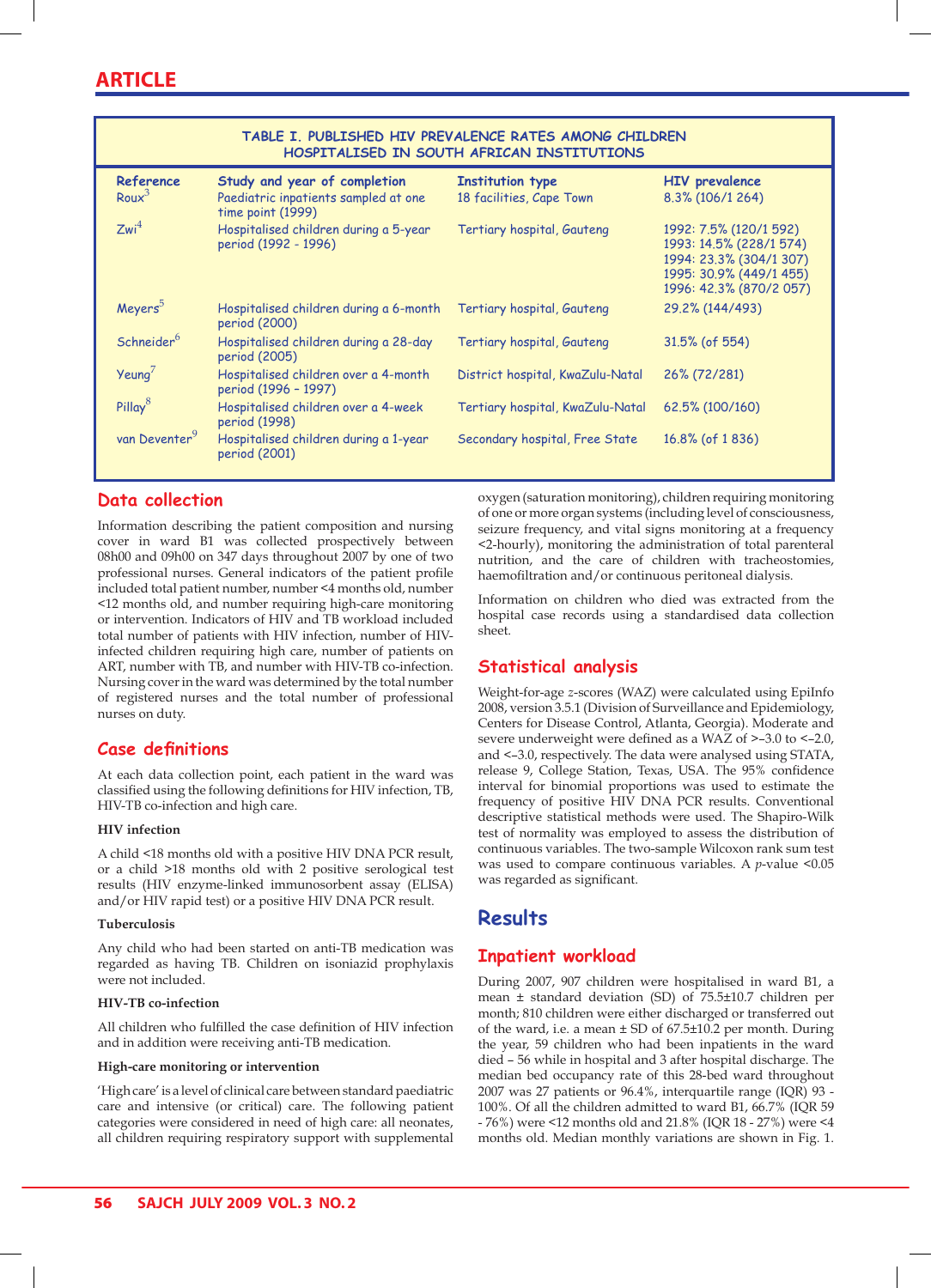## **ARTICLE**

Furthermore, 57.1% (IQR 54 - 62%) of all hospitalised children required high-care monitoring or interventions.

A median of 27.6% (IQR 24.6 - 29.9) of all children in ward B1 had confirmed HIV infection. The median percentage of all children with TB was 16.7% (IQR 14.2 - 20.6%). Furthermore, 10.3% (IQR 6.9 - 13.8%) of all children had dual HIV and TB infection (Fig. 2). Of all children requiring high care, 23.1% (IQR 17 - 29%) were HIV-infected (Fig. 3). A median of 4 children (50%) of all HIV-infected children hospitalised to the ward were on highly active antiretroviral therapy (HAART) at any one time point. This percentage remained fairly constant throughout the study period (data not shown).

#### **Nurse/patient ratios**

Total registered nursing complements comprised all professional, staff and auxiliary nurses. Median monthly ratios of total patients to total number of registered nurses, and children requiring high care to total number of professional nurses, are presented in Fig. 4. The median ratios for the entire



*Fig. 1. Median numbers (total number, number <4 months old, and number <12 months old) of children admitted to ward B1 in 2007.*



*Fig. 2. Proportions of patients with HIV infection, tuberculosis and HIV-FB co-infection. high care who were HIV-infected.*



*Fig. 3. The percentage of patients requiring high care, including the proportion in high care who were HIV-infected.*



*Fig. 4. Ratios of total number of patients to total number of nurses on duty and number of patients in high care to number of registered nurses on duty.*

year were 1 registered nurse per 2.7 patients and 1 professional nurse per 5.0 high-care patients.

## **Deaths during hospitalisation**

Three children died at home. Each had an underlying potentially terminal condition: 1 had primary T-cell immune deficiency and had been discharged for palliation at home, 1 had Down syndrome with congenital cardiac defects, and 1 was HIV infected.

Characteristics of the 56 children who died during hospitalisation are presented in Table II. The majority were male (66.1%), <12 months old (82.1%) and moderately or severely underweight (60.7%). Of the 6 children with peripheral oedema, 1 had a normal WAZ, 4 were moderately underweight, and 1 was severely underweight. There were 11 HIV-uninfected children; 6 participated in the PMTCT intervention programme: 3 mothers had tested HIV negative and therefore received no further intervention, while 3 mothers tested positive and were given prophylaxis with a satisfactory outcome. Thirty-four children were HIV infected; 19 had participated in the PMTCT programme – 14 failed PMTCT

#### **Table II. Characteristics of children who died in hospital (N=56)**

| Gender (%)                                   | Female 19 (33.9)               |  |
|----------------------------------------------|--------------------------------|--|
| Median age in months (IQR)                   | $4.50(2.55 - 8.45)$            |  |
| Number $\langle 12 \text{ months old } (\%)$ | 46 (82.1)                      |  |
| Nutrition<br>Median weight-for-age           |                                |  |
| $z$ -score (IQR)<br>Number moderately        | $-2.40$ ( $-3.44$ to $-1.49$ ) |  |
| underweight (%)<br>Number severely           | 12 (21.4)                      |  |
| underweight (%)<br>Number with peripheral    | 22 (39.3)                      |  |
| oedema (%)                                   | 6(10.7)                        |  |
| HIV status                                   |                                |  |
| <b>Infected</b>                              | 34 (60.7)                      |  |
| Exposed but uninfected                       | 3(5.4)                         |  |
| Uninfected                                   | 8(14.3)                        |  |
| <b>Unknown</b>                               | 11(19.6)                       |  |
| IQR = interquartile range.                   |                                |  |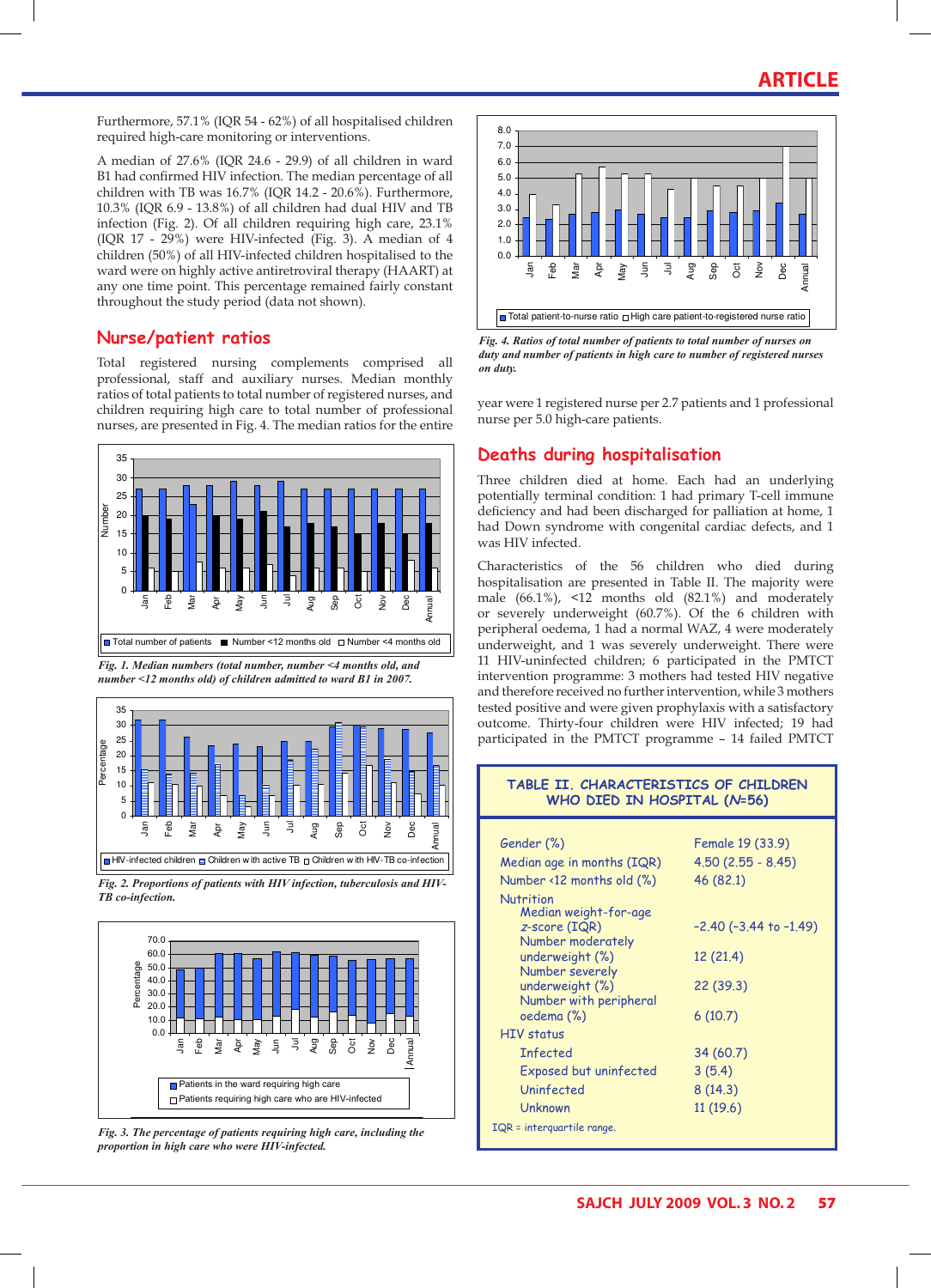intervention, while 5 did not receive PMTCT intervention because their mothers had tested HIV negative by the rapid test antenatally.

There were 9 children on HAART at the time of death. Seven had been started on treatment 32.3±24.5 days prior to hospitalisation. The other 2 children were started on HAART during admission. Both were severely immunosuppressed, with baseline CD4 percentages of 9.0% and 14.3%. The 9 children on HAART were older than the remaining 25 HIVinfected children who were not yet on HAART at the time of death; median age 8.2 (IQR 7.0 - 12.6) v. 3.3 (IQR 2.7 - 5.0) months, *p*=0.0235. The median WAZ was significantly lower in the HAART group, i.e. –3.97 (IQR –3.97 to –3.06) v. –1.52 (IQR –2.7 to –0.94), *p*=0.0010.

Pneumonia was the primary presenting illness in patients who died (Table III). Of the 18 HIV infected children who died of pneumonia, 5 (27.8%) had proven *Pneumocystis jirovecii* pneumonia, only one of whom was on co-trimoxazole prophylaxis at the time of hospitalisation. TB was considered the cause of death in 4 children – 1 HIV infected and 3 uninfected. An additional 6 (17.6%) of the 34 HIV-infected children were co-infected with TB. However, TB was not considered the primary cause of their deaths. Factors possibly contributing to death in the HIV-uninfected group included congenital heart disease (2 children), cystic fibrosis (1), congenital syphilis (1) and severely underweight with oedema (1). Eleven children had unknown HIV status at death. Factors possibly contributing to their deaths included congenital rubella (1 child), congenital hydrocephalus (2, one with an associated meningomyelocele), congenital heart disease (2) and severely underweight with oedema (1).

## **Discussion**

In this study, we documented high rates of HIV infection and TB among hospitalised children in a general paediatric ward during 2007. HIV infection was the dominant disease, diagnosed in 27.6% of hospitalised patients. The study was not designed to gauge the success of recently introduced interventions in the Western Cape, such as the implementation of the public sector ART rollout and the introduction of dual zidovudine and nevirapine prophylaxis for PMTCT since April - May 2004.10,11 The prevalence of HIV infection recorded in the present study is high for a single disease. Contributing factors probably include high HIV prevalence (estimated at 12.6% in

2007) among women of child-bearing age in the Western Cape, gaps in the PMTCT intervention programme, and inadequate care for HIV-infected infants.<sup>11-13</sup> Furthermore, migration of patients to the Western Cape from provinces with lessdeveloped PMTCT intervention and treatment programmes probably contributed to the high HIV prevalence.

The care of HIV-infected infants should be aligned with recently updated World Health Organization (WHO) treatment recommendations. In particular, all HIV-infected infants must be fast-tracked for HAART soon after diagnosis.14 This programmatic change should reduce the rate of hospitalisation of HIV-infected children, particularly the high proportion of young infants with advanced disease;<sup>2</sup> this requires urgent consideration by national and provincial policymakers, because the increasing under-5 mortality rate in South Africa is directly linked to the paediatric HIV epidemic, which can be ameliorated with effective intervention.<sup>13,15</sup>

Several features of current general paediatric practice at RCH are described in the present study; these include the high proportion of children <12 months old among hospitalised patients, that approximately 25% of children who required high-care monitoring or intervention were HIV infected, and the relatively high HAART coverage among HIV-infected inpatients. A study completed in 2006 showed that young children constituted a sizeable proportion of the HIV workload at RCH. In that study, more than 40% of HIV-infected inpatients were <6 months old; and more than 90% of young children who were HIV-infected but not on HAART had advanced HIV infection.2 The findings of the present study complement the previous findings. Furthermore, at the end of 2006, a policy was implemented whereby all HIV-infected infants were commenced on HAART before hospital discharge, which may account for the relatively high proportion of inpatients receiving HAART.

Overall, 16.7% of hospitalised patients had TB. Of these, more than 60% (or 10.3% of all hospitalised children) had HIV-TB co-infection. A recurring observation made by nurses in the general paediatric wards is that the administration of both antiretroviral agents and anti-TB medication to co-infected children requires considerable nursing time. The present study did not measure this aspect of the nursing workload. Instead, we confined our analysis to measuring patient/nurse ratios.

While the total patient/registered nurse ratio was acceptable, the ratio of high-care patients to professional nurses was

| TABLE III. PRIMARY PRESENTING ILLNESSES OF PATIENTS WHO DIED (N=56)                                                |              |                    |                                                                                    |  |  |
|--------------------------------------------------------------------------------------------------------------------|--------------|--------------------|------------------------------------------------------------------------------------|--|--|
| Cause                                                                                                              |              |                    | HIV infected (%), $N=34$ HIV uninfected (%), $N=11$ Unknown HIV status (%), $N=11$ |  |  |
| Gastroenteritis                                                                                                    | 1(2.9)       | 0(0.0)             | 0(0.0)                                                                             |  |  |
| Pneumonia                                                                                                          | 18 (52.9)    | 5(45.5)            | 3(27.3)                                                                            |  |  |
| <b>Sepsis</b>                                                                                                      | 7(20.6)      | 1(9.1)             | 1(9.1)                                                                             |  |  |
| Gastroenteritis and sepsis                                                                                         | 2(5.9)       | 0(0.0)             | 2(18.2)                                                                            |  |  |
| Pneumonia and sepsis                                                                                               | 3(8.8)       | 0(0.0)             | 1(9.1)                                                                             |  |  |
| Meningitis related                                                                                                 | 1(2.9)       | 1(9.1)             | 1(9.1)                                                                             |  |  |
| TB                                                                                                                 | 1(2.9)       | 3(27.3)            | 1(9.1)                                                                             |  |  |
| Other                                                                                                              | $1(2.9)^{*}$ | $1(9.1)^{\dagger}$ | 2 $(18.2)^{\ddagger}$                                                              |  |  |
| *Dilated cardiomyopathy.<br><sup>T</sup> Acute renal failure.<br>$F$ Fulminant hepatitis A (1), ventriculitis (1). |              |                    |                                                                                    |  |  |